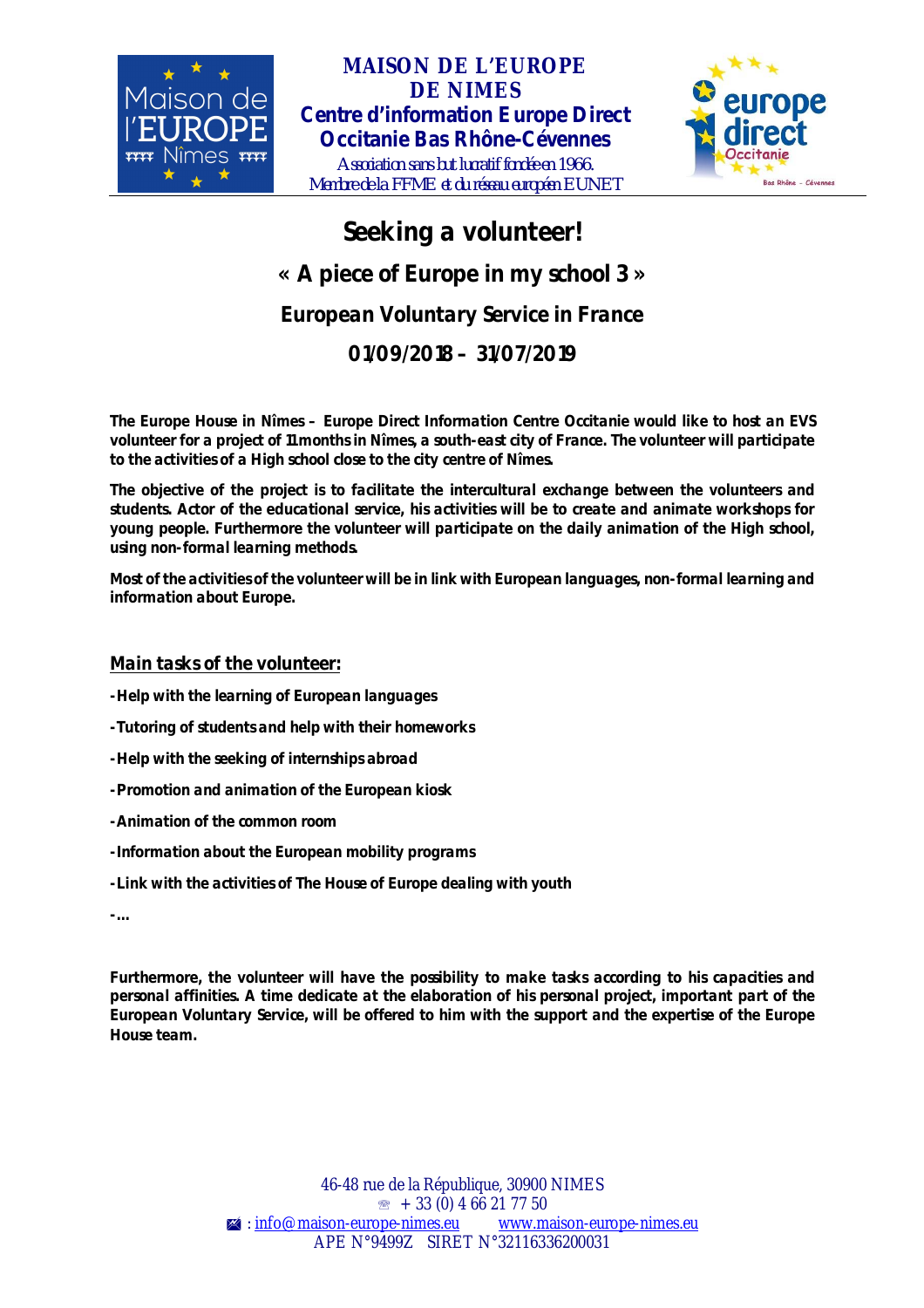### **Volunteer profile sought:**

**The Europe House in Nîmes wants to have a European in the team of the High school in order to add skills, especially with the volunteer of the school to be more European and international. From the volunteers, the Europe House is expecting their desire to give to the students their knowledge and enthusiasm for the intercultural dialogue and intercultural learning. European information and sensitization is more credible if it's made by young people from other European countries who believe in the European Union and who have a strong motivation to participate to the programs that are proposed, as well as learning foreign languages.**

**Candidates must have basic knowledge in French and/or English and/or Spanish.**

**Their motivation, their capacity on bringing enthusiasm during their intervention, especially for the young people, and their understanding of the pedagogy and the contact will be important criteria.**

**They will have to be flexible, mobile and to be able to adapt in every specific situation and every type of audience.**

#### **Description of the volunteering**

**Destined to encourage the mobility and the implication of the young people from 18 to 30 years old, the European Voluntary Service (EVS) helps to serve a non-profit organization or to a public body for general interest. Fully funded by the Erasmus + program (except for a part of the journey if necessary), the stay is totally free of charge for the volunteer.**

#### **Accommodations and practicalities:**

**The working time of the volunteer will be around 35 hours per week. Working time will be from Monday to Friday from 8am to 5 pm (2hours break for lunch). Week-end are free days, unless for punctual activity that are taking place on Saturday and/or on Sunday. In this case, the volunteer will be able to take some more free days during the week. His holiday's projects will have to be organized according to his tutor at least two weeks before. His meals will be provided either in the restaurant of the high school, or with extra money that the high school will give him every month for his food. The volunteer will be host in an apartment which he will share with other European volunteers close to the centre or in a student residence. The volunteer will have punctually to move for his activities, in that case the high school will organize everything. The high school is close to the city centre and shops. The volunteer will receive every month an amount of 180€ for his pocket money.**

#### **Contact details:**

**European mobility project manager: Léonie RITTER**

| Name of the organization | Maison de l'Europe de Nîmes     |
|--------------------------|---------------------------------|
| <b>Address</b>           | 46-48 rue de la République      |
| Postal code              | 30900                           |
| City                     | <b>Nîmes</b>                    |
| Country                  | France                          |
| Phone number             | +33 (0) 4 66 21 77 50           |
| <b>Email address</b>     | l.ritter@maison-europe-nimes.eu |
| Website                  | www.maison-europe-nimes.eu      |